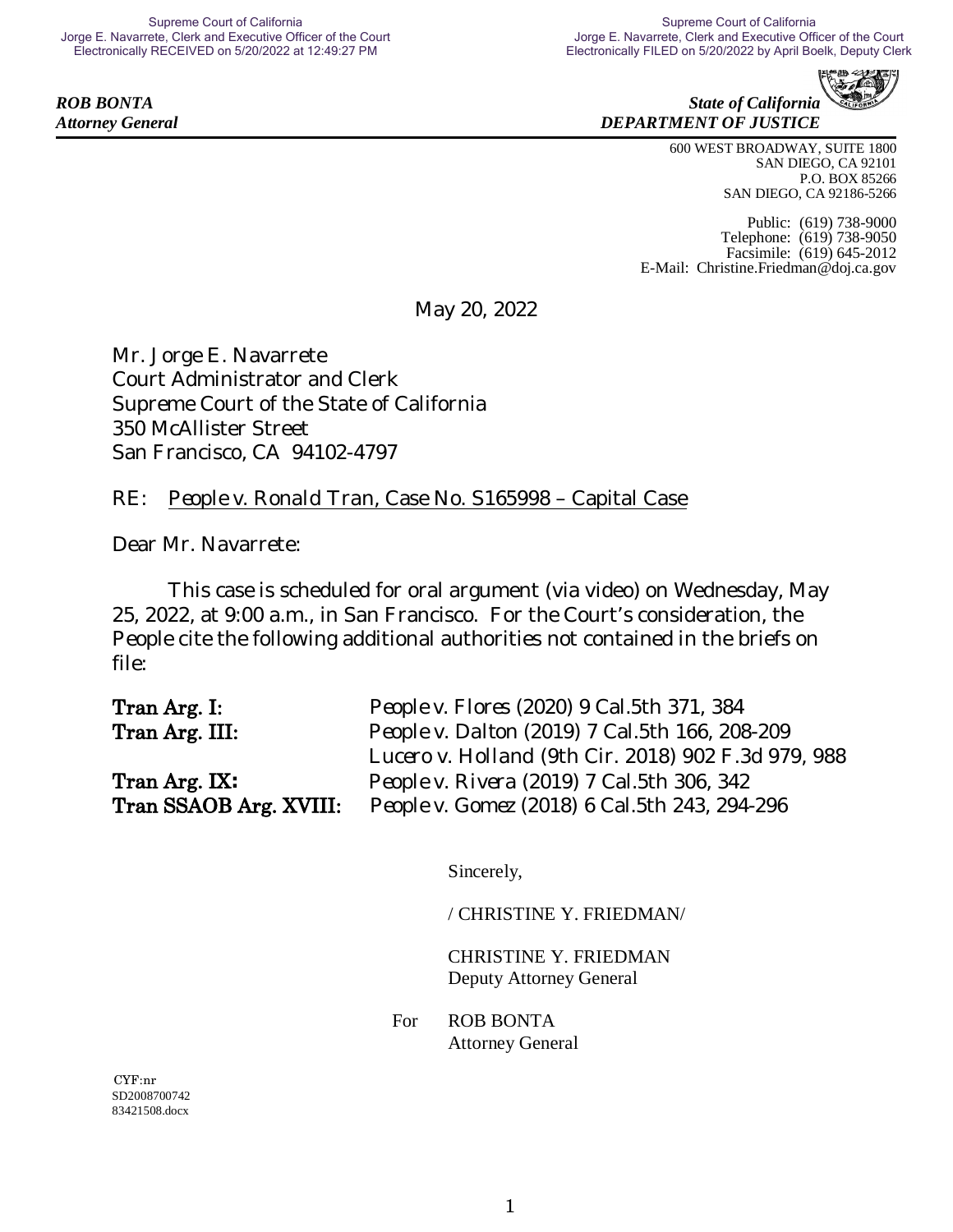### **DECLARATION OF ELECTRONIC SERVICE AND SERVICE BY U.S. MAIL**

Case Name: **People v. Tran, Ronald**

No.: **S165998**

I declare:

I am employed in the Office of the Attorney General, which is the office of a member of the California State Bar, at which member's direction this service is made. I am 18 years of age or older and not a party to this matter. I am familiar with the business practice at the Office of the Attorney General for collecting and processing electronic and physical correspondence. In accordance with that practice, correspondence placed in the internal mail collection system at the Office of the Attorney General is deposited with the United States Postal Service with postage thereon fully prepaid that same day in the ordinary course of business. Correspondence that is submitted electronically is transmitted using the TrueFiling electronic filing system. Participants who are registered with TrueFiling will be served electronically. Participants in this case who are not registered with TrueFiling will receive hard copies of said correspondence through the mail via the United States Postal Service or a commercial carrier.

On May 20, 2022, I electronically served the attached **RESPONDENT'S SUPPLEMENTAL AUTHORITIES** by transmitting a true copy via this Court's TrueFiling system. Because one or more of the participants in this case have not registered with the Court's TrueFiling system or are unable to receive electronic correspondence, on May 20, 2022, I placed a true copy thereof enclosed in a sealed envelope in the internal mail collection system at the Office of the Attorney General at 600 West Broadway, Suite 1800, P.O. Box 85266, San Diego, CA 92186-5266, addressed as follows: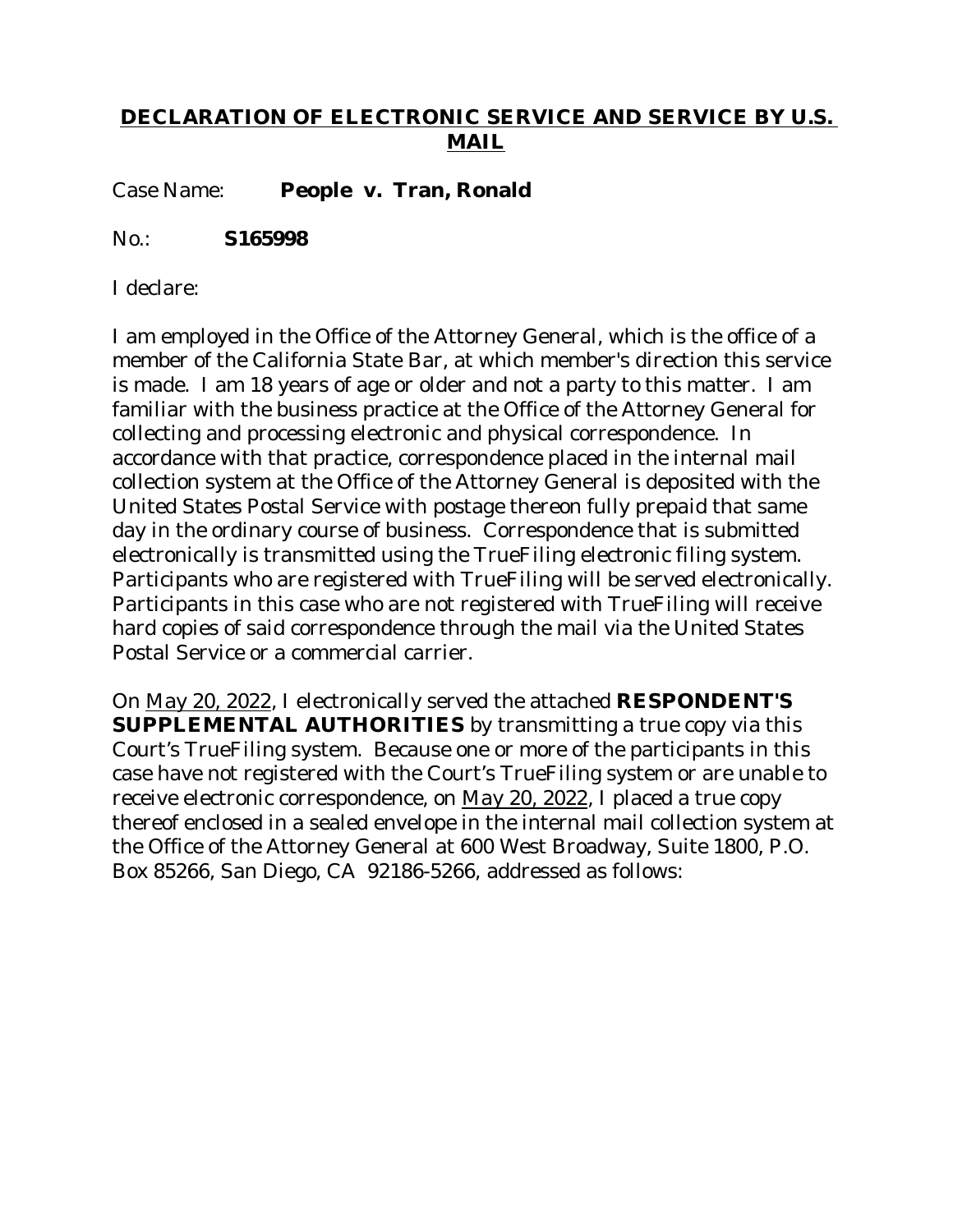The Honorable William R. Froeberg Judge Orange County Superior Court Central Justice Center 700 Civic Center Drive West Department C40 Santa Ana, CA 92701

I declare under penalty of perjury under the laws of the State of California and the United States of America the foregoing is true and correct and that this declaration was executed on May 20, 2022, at San Diego, California.

N. Rodriguez المسترجم المسترجم المسترجم المسترجم المسترجم المسترجم المسترجم المسترجم المسترجم المسترجم المسترجم المسترجم ال<br>المسترجم المسترجم المسترجم المسترجم المسترجم المسترجم المسترجم المسترجم المسترجم المسترجم المسترجم المسترجم ال

SD2008700742 83425588.docx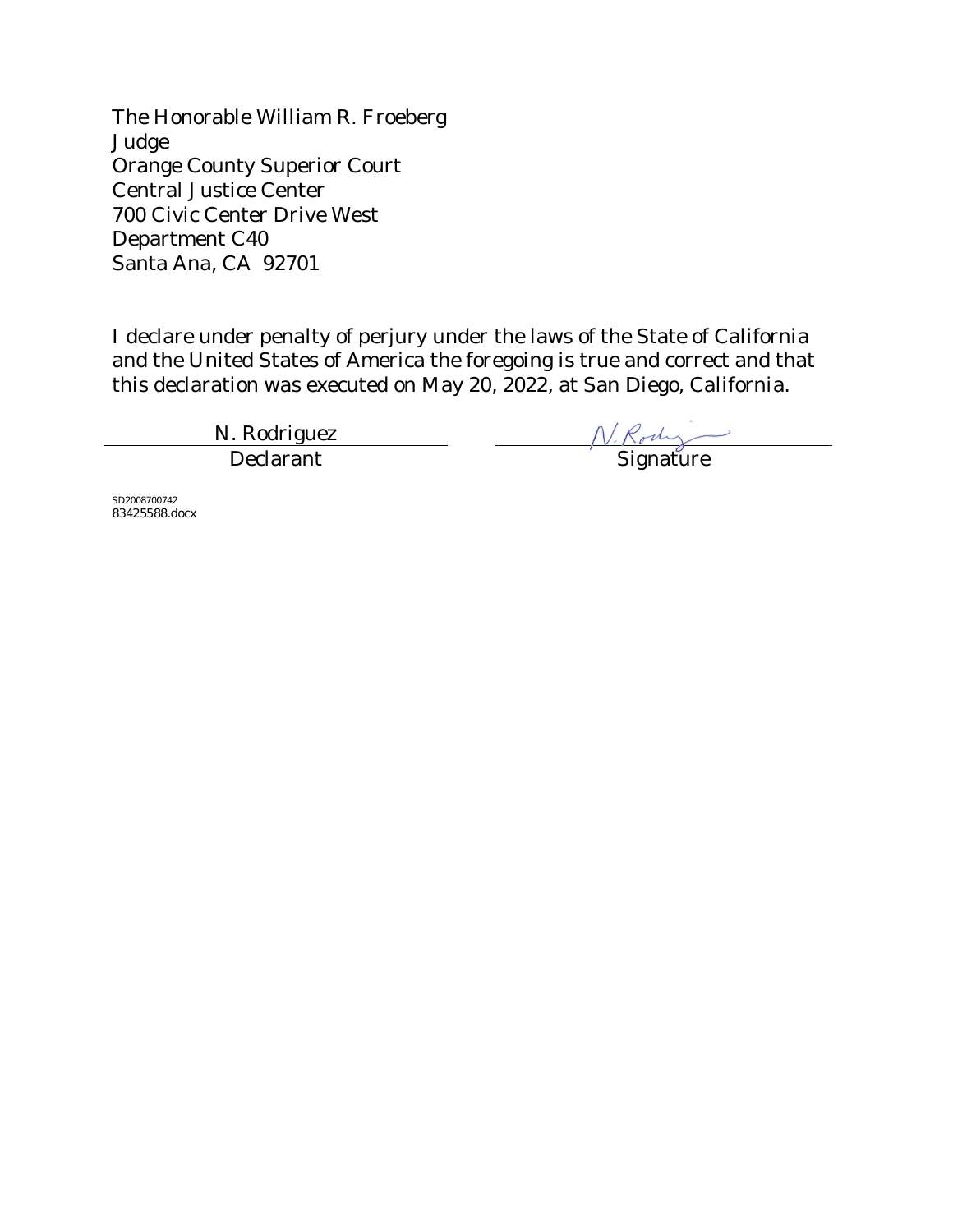#### **STATE OF CALIFORNIA**

Supreme Court of California

## *PROOF OF SERVICE*

# **STATE OF CALIFORNIA**

Supreme Court of California

Case Name:**PEOPLE v. TRAN (RONALD)**

#### Case Number:**S165998**

Lower Court Case Number:

1. At the time of service I was at least 18 years of age and not a party to this legal action.

#### 2. My email address used to e-serve: **Christine.Friedman@doj.ca.gov**

3. I served by email a copy of the following document(s) indicated below:

Title(s) of papers e-served:

| <b>Filing Type</b>                 | <b>Document Title</b>                 |
|------------------------------------|---------------------------------------|
| ADDITIONAL CITES FOR ORAL ARGUMENT | Respondent's Supplemental Authorities |

Service Recipients:

| <b>Person Served</b>                                                                                        | <b>Email Address</b>            | <b>Type</b> | Date /<br><b>Time</b>             |
|-------------------------------------------------------------------------------------------------------------|---------------------------------|-------------|-----------------------------------|
| Wesley Van Winkle<br>Attorney at Law<br>129907                                                              | tacitus@pacbell.net             | e-          | 5/20/2022<br>Serve 12:49:27<br>PM |
| Natalie Rodriguez<br>Department of Justice, Office of the Attorney General-San Diego                        | Natalie.Rodriguez@doj.ca.gov    | le-         | 5/20/2022<br>Serve 12:49:27<br>PM |
| Attorney Attorney General - San Diego Office<br>Anthony DaSilva, Deputy Attorney General                    | sdag.docketing@doj.ca.gov       | e-          | 5/20/2022<br>Serve 12:49:27<br>PM |
| Karen Hamilton<br>Office of the State Public Defender                                                       | karen.hamilton@ospd.ca.gov      | le-         | 5/20/2022<br>Serve 12:49:27<br>PM |
| Jolie Lipsig<br>Office of the State Public Defender<br>104644                                               | [jolie.lipsig@ospd.ca.gov]      | le-         | 5/20/2022<br>Serve 12:49:27<br>PM |
| Attorney Attorney General - San Diego Office<br>Holly Wilkens, Supervising Deputy Attorney General<br>88835 | Holly. Wilkens@doj.ca.gov       | le-         | 5/20/2022<br>Serve 12:49:27<br>PM |
| Office Office Of The District Attorney<br>Writs and Appeals                                                 | Appellate@da.ocgov.com          | le-         | 5/20/2022<br>Serve 12:49:27<br>PM |
| Christine Friedman<br>Office of the Attorney General<br>186560                                              | Christine.Friedman@doj.ca.gove- |             | 5/20/2022<br>Serve 12:49:27<br>PM |
| Catherine White<br>Law Office of Catherine White, APC<br>193690                                             | white193690@gmail.com           | le-         | 5/20/2022<br>Serve 12:49:27<br>PM |